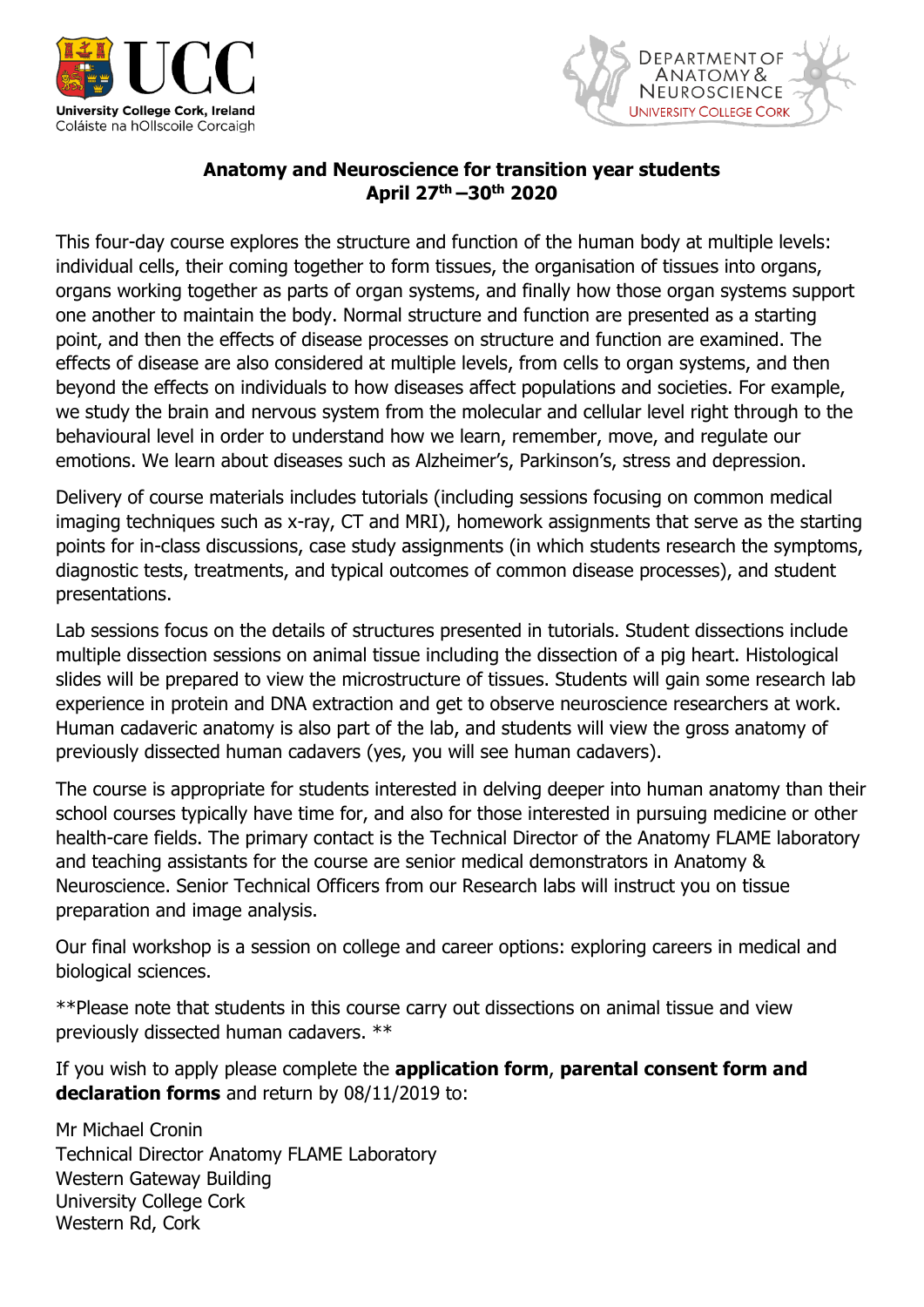



# **Anatomy and Neuroscience for transition year students APPLICATION FORM**

Name:

Date of birth:

Address:

Phone no: E-mail:

Parent contact name and mobile no:

School Name and telephone number:

Transition Year Coordinator:

Junior Cert Science results:

Science subjects chosen for Leaving Cert:

What career(s) are you interested in pursuing & why (100 words max)?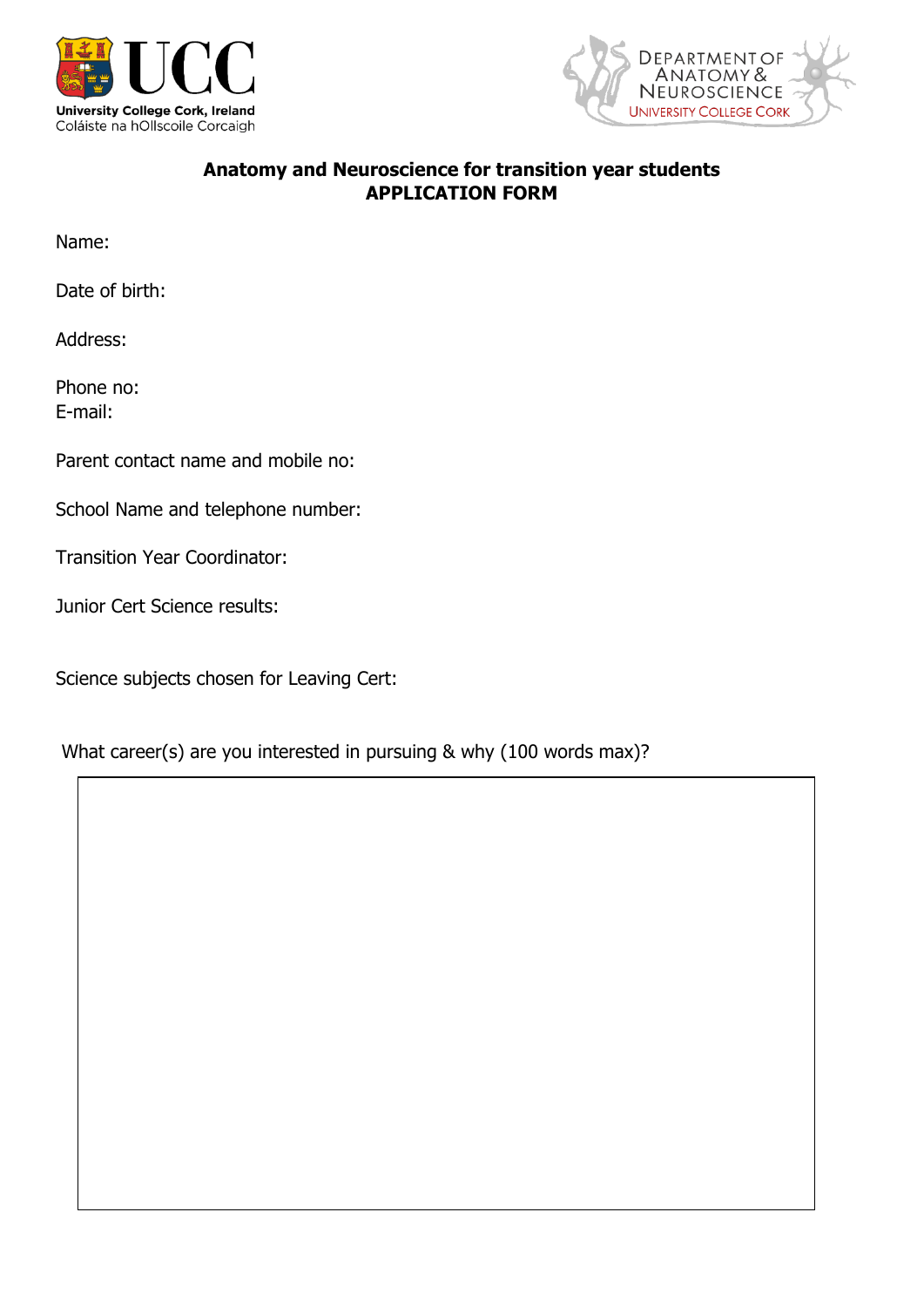



Reasons for Applying and other relevant Achievements (200-300 words).

In particular, the applicant should state why he/she is interested in this TY placement and mention any attributes which especially qualify him/her for a place on the Anatomy for Transition Year Programme.

Hobbies/other interests:

What other Transition Year programmes/work experience have you applied for?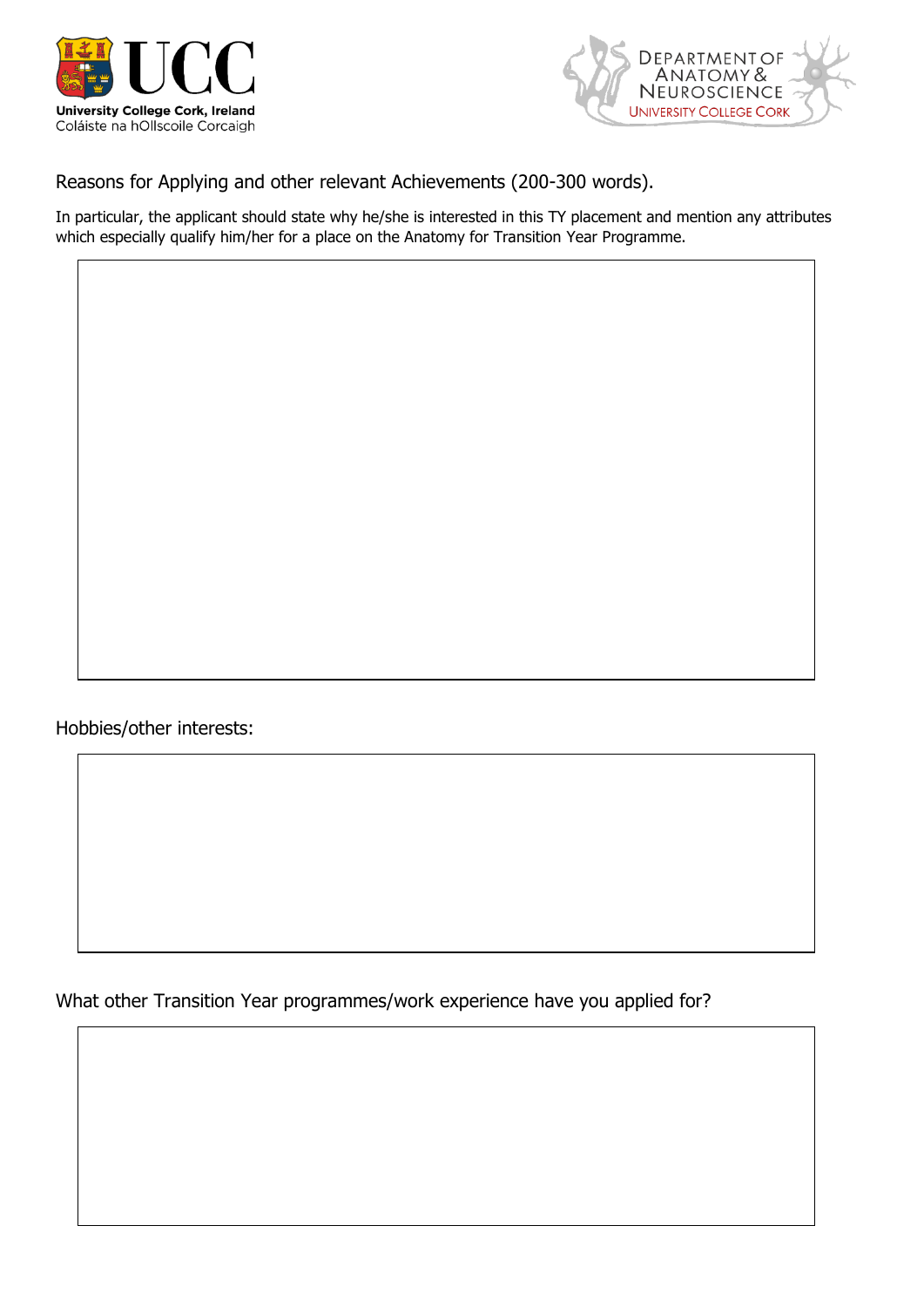



# **Anatomy and Neuroscience for transition year students Parental Consent Form**

Dear Parents\ Guardians

By signing this letter, you consent to the conditions as outlined and affirm that you, as the parent or legal guardian, grant permission for your child to work at University College Cork in the designated laboratory.

I grant my child\_\_\_\_\_\_\_\_\_\_\_\_\_\_\_\_\_\_\_\_\_\_\_\_\_\_\_\_, permission to participate in the Anatomy for Transition Year Programme listed above at University College Cork. I am aware that my child will be working with animal and human tissue.

I grant permission to the programme and its staff to treat as necessary and/or secure proper treatment for my child in case of injury. Emergency treatment will be given at Cork University Hospital. I understand that University College Cork does not carry liability, medical or property damage insurance in these cases, and that the primary responsibility in case of accident will be provided by myself and/or my own insurance. Students will need an insurance letter of indemnity from your school/college, before you start. The letter must be on insurers headed paper and must indicate the amount that the indemnity covers in both employers and public liability.

I grant/do not grant (cross out as appropriate) permission for the use of photographs and/or any video footage (that may be taken) of  $\Box$  . The set of the set of the set of the set of the set of the set of the set of the set of the set of the set of the set of the set of the set of the set of the set of the set of the set Department /University website and other associated media and social media channels. Children will possibly be named along with their School name.

The Department of Anatomy & Neuroscience also requests your permission to follow up at a future date with the participants of the Anatomy for Transition year programme, particularly in relation to the subjects/courses/careers they choose, having completed the Leaving Certificate. This is to facilitate us in determining whether our Education & Public Engagement activities are having any impact on subject, 3rd level courses and career choices.

Please contact the following in case of emergency:

| <b>Parent/Guardian 1</b><br>Name:       |                 |               |
|-----------------------------------------|-----------------|---------------|
| Home telephone:                         | Work telephone: | Mobile Number |
| <b>Parent/Guardian 2</b><br>Name:       |                 |               |
| Home telephone:                         | Work telephone: | Mobile Number |
| <b>Signature of</b><br>Parent/Guardian: |                 | Date:         |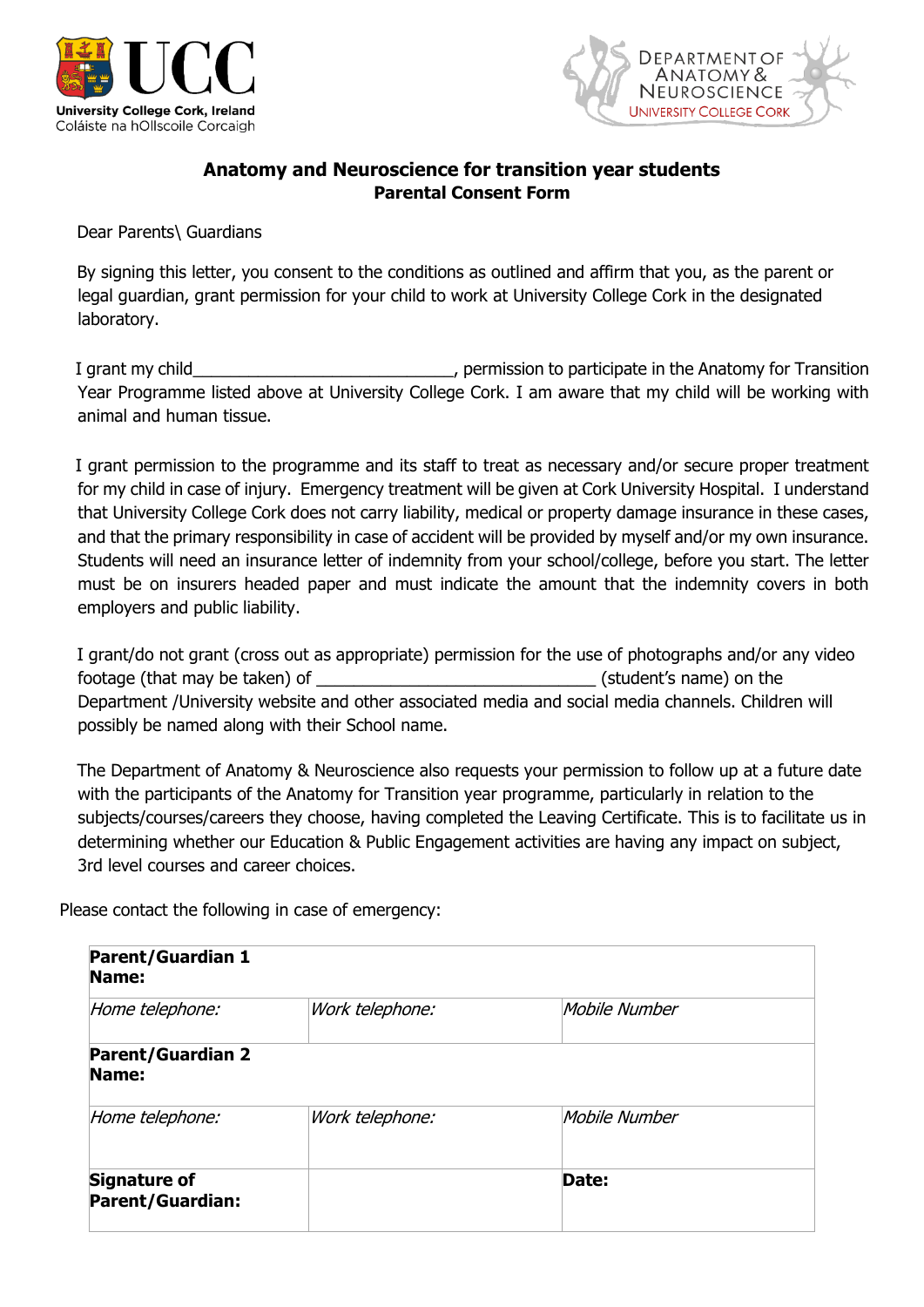



# Safety Statement

# **Anatomy FLAME Laboratory WGB3.59 - Code of Conduct**

# **Access to the Anatomy FLAME laboratory is a privilege.**

# **Cadavers and cadaveric specimens are to be treated with respect at all times.**

## **It is your responsibility to be aware of, and adhere to, the following rules.**

Only registered students of Anatomy and Neuroscience are allowed to enter the Anatomy FLAME laboratory.

Cameras and mobile telephones or other electronic devices are strictly forbidden within the Anatomy FLAME laboratory

Eating and drinking is not permitted in the Anatomy FLAME laboratory.

## **Due to the potential biological, chemical and physical hazards in the FLAME laboratory, for your own Health and Safety, and that of others, it is advised that:**

- In the case of pregnancy or suspected pregnancy it is advised that you do not enter and inform a staff member confidentially.
- If you have any chronic medical condition, please seek advice from a member of the Anatomy FLAME staff.
- A clean white coat to be worn at all times, all items of loose clothing should be tucked in.
- Long hair is to be neatly tied back.
- Suitable gloves to be worn whenever working with cadaveric material and disposed of carefully in the correct bin.
- You must wear shoes / boots with an enclosed toe.
- All instruments to be returned cleaned to the correct container when you have finished with them.
- Any accident or illness during a session should be reported to the nearest member of the Anatomy FLAME staff.
- In the event of a fire alarm, please follow the instructions given to you by a member of staff.
- If you have any concerns, advice can be sought from Dr Sue Grenham, Technical Officer in the FLAME Lab, s.grenham@ucc.ie.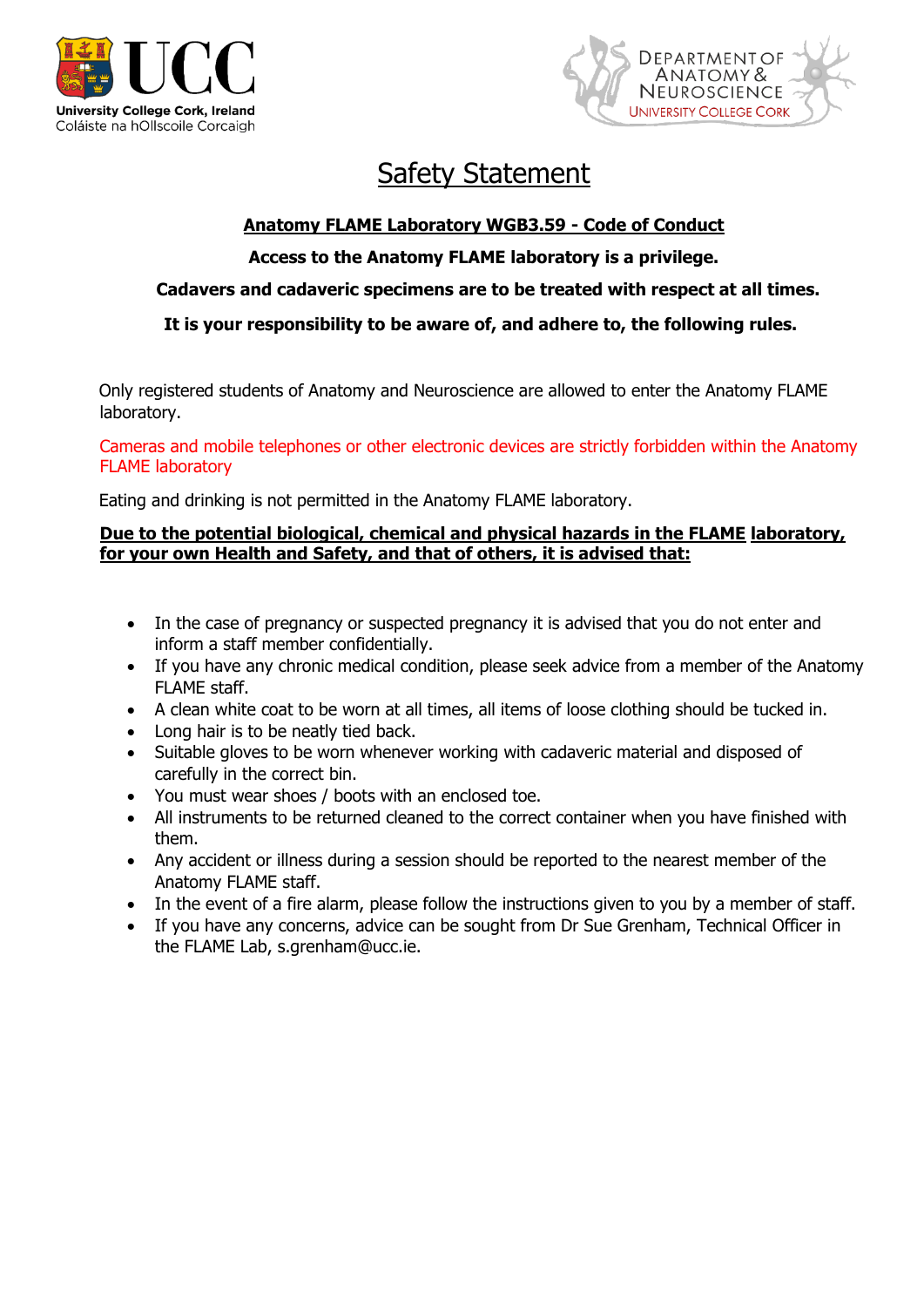

University College Cork, Ireland Department of Anatomy and Coláiste na hOllscoile Corcaigh **Neuroscience Research** 



## **Laboratory Rules**

#### PERSONEL PROTECTIVE EQUIPMENT (PPE)

- White lab coats MUST be worn at all times in the lab. Open-toed shoes should not be worn.
- Wear gloves at all times, if skin-sensitive inform the technician. Remove one glove to open doors when
	- walking between labs. Wear masks and safety glasses if handling hazardous chemicals.

#### **HAZARDS**

- Individual laboratories vary in the inherent types of hazards present. While working in our research labs you may encounter these potential hazards, for example, animal, biological, chemical, physical, or radiological hazards.
- During your time with us you will be made aware of our standard operating procedures and any potential hazards and risk assessments of the procedures you will be performing
- Before using any chemicals check for hazard symbols. ALL chemicals have some level of hazard either as a skin irritant, toxin or flammable substance. DAB in particular is a dangerous carcinogen. Check Material Safety Data Sheet while planning an experiment.
- When in doubt use the fumehood. Please label anything left in the fumehood with name, date and contents. The fumehood is not for long term storage.
- Several of our instruments have very sharp blades.
- Broken glass should be disposed of quickly and carefully, use blue dustpan and brush to clean up.

## GENERAL CLEANLINESS

- Your immediate work area must be cleaned and everything returned to its rightful place after use. Please use bench coat when necessary.
- Sink Areas: Glassware must be rinsed and cleaned before being put away. Glassware is stored in back storage room of the general lab 1.33, BSI. Weigh boats and plastics are single use only. Please discard after use.

#### LABELLING

- Label all your experiments with your name, date and contents. Unlabelled tubes or slide boxes will be discarded without notice.
- All computer files and microscope slides should have appropriate file name to prevent loss. Please include your name or initials in the file name. Please back up all files stored on instrument or general computers.

## WASTE DISPOSAL

- Please dispose of liquid and solid waste in the appropriate container. Some common chemicals have been identified and containers labelled specifically for their use in the fumehoods. Please do not mix waste chemicals.
- Biological (regular experimental waste) solid waste should be disposed of in autoclavable waste bags in yellow bins. When full replace with autoclave bags located under the sinks.
- Sharps Waste i.e. blades, syringe needles & microscope slides should be discarded in special yellow sharps containers located on lab benches.
- Regular household waste only in black bins i.e. gloves, tissue. Broken glass should be discarded in broken glass boxes located around the lab.

 If you are unsure of how to get rid of any other waste, please label it with name, date and contents. Leave in the fumehood and inform the technician.

## SUPERVISION and TRAINING

- All students must attend the Lab Health & Safety induction session on Day 1 of this programme
- Minors are not permitted to work unsupervised in the lab
- If you are uncertain about any aspect of an experiment please let your supervisor know.
- You must be fully trained to work on the cryostats, PCR machines and microscopes.

#### COMMON SENSE

You have it, use it! When in doubt contact a technician.